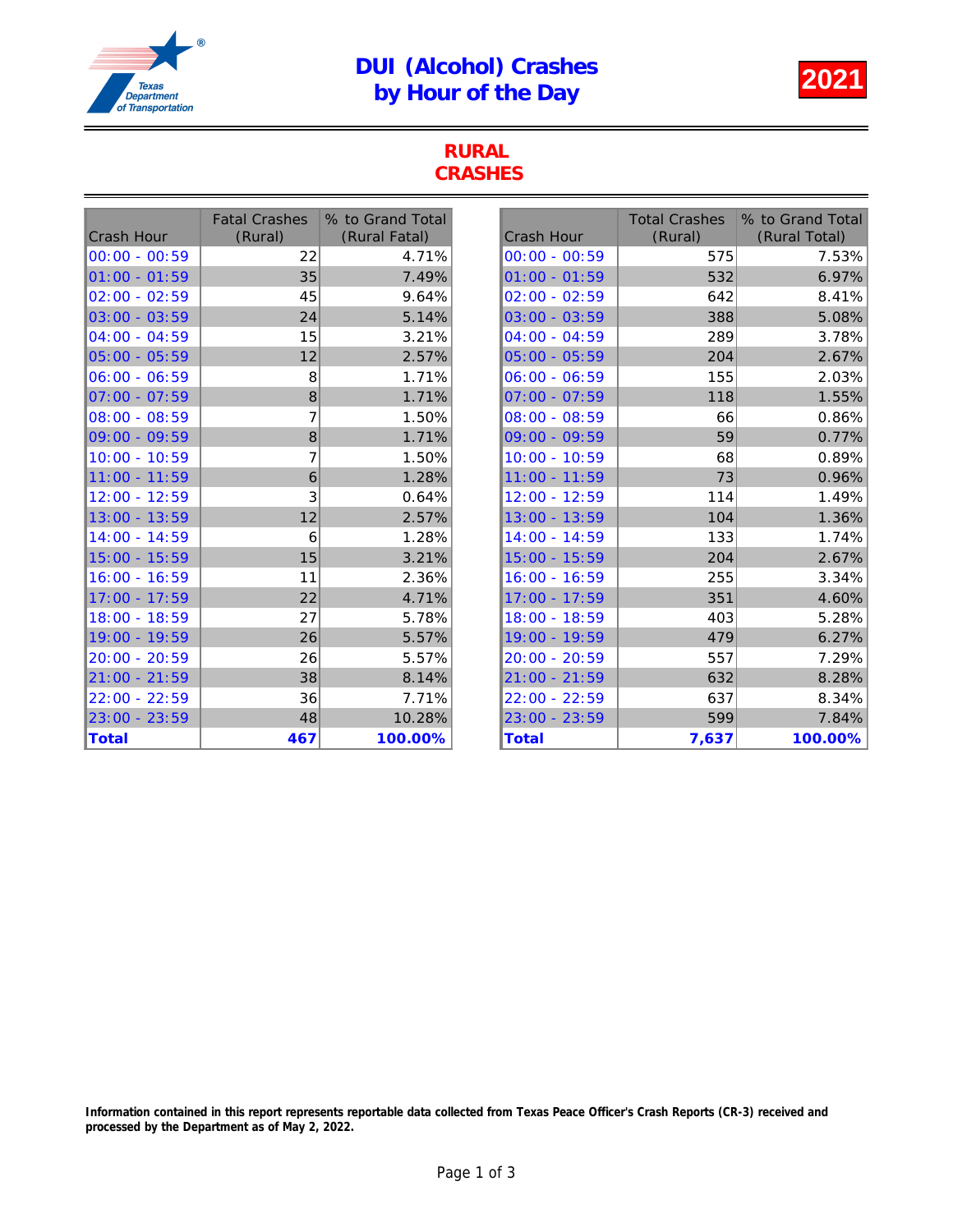## DUI (Alcohol) Crashes UI (Alcohol) Crashes<br>by Hour of the Day



#### URBAN **CRASHES**

| <b>Crash Hour</b> | <b>Fatal Crashes</b><br>(Urban) | % to Grand Total<br>(Urban Fatal) | <b>Crash Hour</b> | <b>Total Crashes</b><br>(Urban) | % to Grand Total<br>(Urban Total) |
|-------------------|---------------------------------|-----------------------------------|-------------------|---------------------------------|-----------------------------------|
| $00:00 - 00:59$   | 43                              | 9.17%                             | $00:00 - 00:59$   | 1,614                           | 9.15%                             |
| $ 01:00 - 01:59 $ | 57                              | 12.15%                            | $01:00 - 01:59$   | 1,719                           | 9.74%                             |
| $02:00 - 02:59$   | 90                              | 19.19%                            | $02:00 - 02:59$   | 2,464                           | 13.96%                            |
| $03:00 - 03:59$   | 34                              | 7.25%                             | 03:00 - 03:59     | 1,147                           | 6.50%                             |
| $ 04:00 - 04:59$  | 18                              | 3.84%                             | $04:00 - 04:59$   | 602                             | 3.41%                             |
| $05:00 - 05:59$   | 13                              | 2.77%                             | $05:00 - 05:59$   | 415                             | 2.35%                             |
| $06:00 - 06:59$   |                                 | 1.49%                             | $06:00 - 06:59$   | 294                             | 1.67%                             |
| $ 07:00 - 07:59$  | 11                              | 2.35%                             | $07:00 - 07:59$   | 222                             | 1.26%                             |
| $08:00 - 08:59$   | 2                               | 0.43%                             | $08:00 - 08:59$   | 137                             | 0.78%                             |
| 09:00 - 09:59     | $\overline{c}$                  | 0.43%                             | $09:00 - 09:59$   | 117                             | 0.66%                             |
| 10:00 - 10:59     | 1                               | 0.21%                             | 10:00 - 10:59     | 103                             | 0.58%                             |
| 11:00 - 11:59     | 4                               | 0.85%                             | 11:00 - 11:59     | 124                             | 0.70%                             |
| 12:00 - 12:59     | $\overline{c}$                  | 0.43%                             | 12:00 - 12:59     | 156                             | 0.88%                             |
| 13:00 - 13:59     | 3                               | 0.64%                             | 13:00 - 13:59     | 176                             | 1.00%                             |
| 14:00 - 14:59     | 6                               | 1.28%                             | 14:00 - 14:59     | 247                             | 1.40%                             |
| 15:00 - 15:59     | 8                               | 1.71%                             | 15:00 - 15:59     | 310                             | 1.76%                             |
| 16:00 - 16:59     | 8                               | 1.71%                             | 16:00 - 16:59     | 375                             | 2.13%                             |
| 17:00 - 17:59     | 12                              | 2.56%                             | 17:00 - 17:59     | 544                             | 3.08%                             |
| 18:00 - 18:59     | 10                              | 2.13%                             | 18:00 - 18:59     | 734                             | 4.16%                             |
| 19:00 - 19:59     | 16                              | 3.41%                             | 19:00 - 19:59     | 879                             | 4.98%                             |
| 20:00 - 20:59     | 27                              | 5.76%                             | 20:00 - 20:59     | 1,080                           | 6.12%                             |
| 21:00 - 21:59     | 30                              | 6.40%                             | 21:00 - 21:59     | 1,300                           | 7.37%                             |
| $22:00 - 22:59$   | 32                              | 6.82%                             | 22:00 - 22:59     | 1,436                           | 8.14%                             |
| $23:00 - 23:59$   | 33                              | 7.04%                             | 23:00 - 23:59     | 1,451                           | 8.22%                             |
| <b>Total</b>      | 469                             | 100.00%                           | Total             | 17,646                          | 100.00%                           |

Information contained in this report represents reportable data collected from Texas Peace Officer's Crash Reports (CR-3) received and processed by the Department as of May 2, 2022.